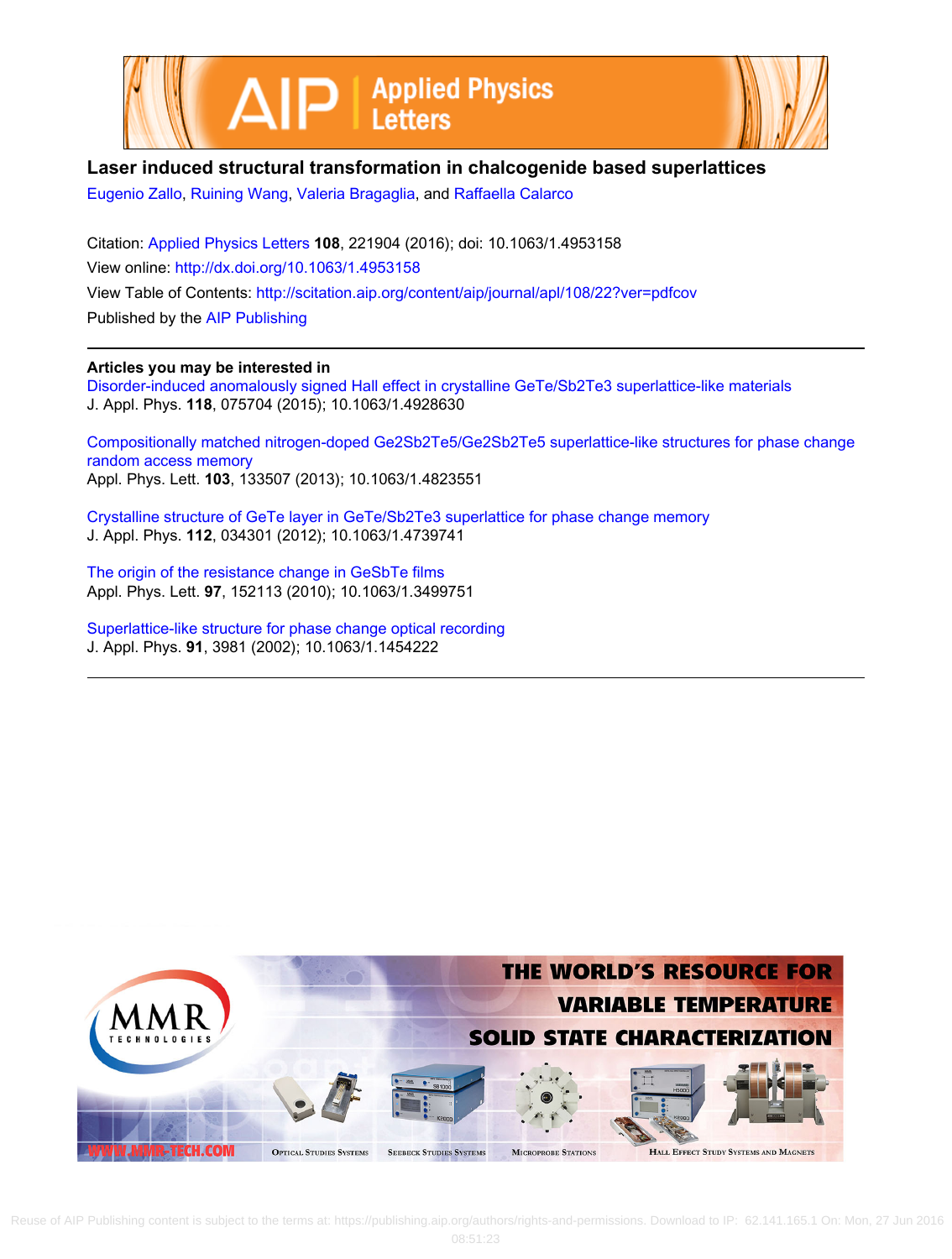

## [Laser induced structural transformation in chalcogenide based superlattices](http://dx.doi.org/10.1063/1.4953158)

Eugenio Zallo,<sup>a)</sup> Ruining Wang, Valeria Bragaglia, and Raffaella Calarco Paul-Drude-Institut für Festkörperelektronik, Hausvogteiplatz 5-7, 10117 Berlin, Germany

(Received 12 April 2016; accepted 20 May 2016; published online 1 June 2016)

Superlattices made of alternating layers of nominal GeTe and  $Sb<sub>2</sub>Te<sub>3</sub>$  have been studied by micro-Raman spectroscopy. A structural irreversible transformation into ordered GeSbTe alloy is induced by high power laser light exposure. The intensity ratio of anti-Stokes and Stokes scattering under laser illumination gives a maximum average temperature in the sample of  $177^{\circ}$ C. The latter is lower than the growth temperature and of  $400^{\circ}$ C necessary by annealing to transform the structure in a GeSbTe alloy. The absence of this configuration after in situ annealing even up to 300 °C evidences an electronic excitation induced-transition which brings the system into a different and stable crystalline state. Published by AIP Publishing. [\[http://dx.doi.org/10.1063/1.4953158](http://dx.doi.org/10.1063/1.4953158)]

Phase change materials (PCMs) play an important role in information technology due to their property of fast and reversibly changing from the crystalline to the amorphous state both exhibiting dissimilar optical contrast and huge dif-ference in resistivity.<sup>[1–4](#page-4-0)</sup> The most interesting compounds having PCM properties that can be exploited for new nonvolatile phase change random access memory (PCRAM) applications are the alloys along the  $GeTe-Sb<sub>2</sub>Te<sub>3</sub>$  pseudo-binary line.<sup>[5,6](#page-4-0)</sup> Recently, superlattice  $(SL)$  structures built with alternating GeTe and  $Sb<sub>2</sub>Te<sub>3</sub>$  layers have been proven to be optimal candidates as new non-volatile solid-state memory since they combine scalability and fast switching speed with low power dissipation.<sup>[7](#page-4-0)</sup> Important advances<sup>[8–10](#page-4-0)</sup> show that the ground state in nominal  $GeTe-Sb<sub>2</sub>Te<sub>3</sub>$  SLs grown by molecular beam epitaxy (MBE) on Sb passivated Si (111) consists of van der Waals heterostructure of  $Sb<sub>2</sub>Te<sub>3</sub>$ and rhombohedral natural GeSbTe of different compositions. Momand *et al.*<sup>[8](#page-4-0)</sup> also showed that annealing of such SLs at 400 °C induces a complete transition to bulk rhombohedral  $Ge<sub>1</sub>Sb<sub>2</sub>Te<sub>4</sub>$ . Moreover, in spite of the fact that laser light alters the temperature of the sample,  $\frac{11}{11}$  $\frac{11}{11}$  $\frac{11}{11}$  a combination of electrical and optical studies on similar SLs highlighted the influ-ence of the electric field on the switching properties.<sup>[12](#page-4-0)</sup> In this letter, we perform Raman spectroscopy on chalcogenidebased SL consisting of nominally alternating layers of  $Sb<sub>2</sub>Te<sub>3</sub>$  and GeTe, where intermixing at the interface occurs leading to the formation of inclusions of GeSbTe. $8-10$  By analyzing the intensity ratio of anti-Stokes and Stokes scattering, we estimate the heat transfer to the sample during illumination. We find that at high laser power, the spectrum changes irreversibly with the formation of an ordered GeSbTe at a local sample temperature lower than that used for the growth of such alloys. In addition, we show that this configuration cannot be obtained by annealing, and thus, we conclude that the structural change is induced by the interaction with the exciting light.

In this work, the SL structure is grown by solid source MBE equipped with a reflection high-energy electron diffraction (RHEED) setup. $8,10$  $8,10$  The 112 nm-thick sample consists of nominal 10 repetitions of GeTe (4.4 nm) and  $Sb_2Te_3$  (6.8 nm) grown on Si (111)-( $\sqrt{3} \times \sqrt{3}$ )R30°-Sb, at a substrate temperature of  $227.5^{\circ}$ C and the RHEED intensity during deposition confirms that the film grows crystalline from the very beginning until the end of the growth. For more details on the surface preparation and growth see, for instance, Refs. [10,](#page-4-0) [13](#page-4-0), and [14.](#page-4-0) Micro-Raman spectroscopy is employed to measure the anti-Stokes and Stokes scattering. The sample is excited by a continuous wave He-Ne laser 632.8 nm, and the Raman signal is analyzed by a spectrometer equipped with a  $LN_2$ -cooled charge-coupled device (CCD) detector. The laser light is focused by a microscope objective and the same objective is used for the collection of the backscattered light. The spectral resolution achieved is  $0.7 \text{ cm}^{-1}$ , and the stray light is suppressed by a notch filter. The vibrational modes are assigned by means of polarization resolved spectroscopy. The background from the sample is measured by considering the Raman signal from the Si (111) substrate. The *in situ* annealing is realized by using the THMS600 microscope stage. The sample was cooled down to  $-195$  °C and heated up to 300 °C with a rate of 20 °C min<sup>-1</sup>.

Figure [1](#page-2-0) shows both anti-Stokes and Stokes scattering of the SL,  $[(GeTe)(4.4 \text{ nm})/(Sb_2Te_3)(6.8 \text{ nm})]_{10}$ , after excitation with different intensities of the laser illumination and the spectral region of Rayleigh scattering has been removed for the sake of clarity. The density filters range between 1% and 100% corresponding to power densities of  $10^3 - 10^5$  W/cm<sup>2</sup>, respectively, and the exposure time is 70 s for all the spectra of this work. At low power (see Fig.  $1(a)$ ), the SL resembles the typical vibrational modes and intensity ratio of  $Sb_2Te_3$ <sup>[15](#page-4-0)</sup> with  $A_{1g}$  (1) at 69 cm<sup>-1</sup>, E<sub>g</sub> (2) at 114 cm<sup>-1</sup>, A<sub>1g</sub> (2) at 171 cm<sup>-1</sup> and a weak  $E<sub>g</sub>$  (1) at 45 cm<sup>-1</sup>. The intensity of the two  $A_{1g}$  modes, especially the  $A_{1g}(1)$ , decreases once the  $Sb<sub>2</sub>Te<sub>3</sub>$  is stacked into a SL whereas the E modes remain unchanged. In fact, the  $A_{1g}$  modes are associated with the out of plane stretching of the crystal.<sup>[16](#page-4-0)</sup> The shoulder at higher frequencies of  $A_{1g}(1)$  is located at the position of the E mode of GeTe at  $78.5 \text{ cm}^{-1}$  (see light blue curve in Fig. [1\(b\)\)](#page-2-0). The fact that we observe faint GeTe features indicates that the intermixing is occurring only at the interfaces and does not concern the full sublayer, as shown for thinner sub-layers<sup>[8](#page-4-0)</sup> where the GeSbTe modes were observed already at

a)Author to whom correspondence should be addressed. Electronic mail: [zallo@pdi-berlin.de.](mailto:zallo@pdi-berlin.de) Tel.: +49.30.20377.348. Fax: +49.30.20377.201.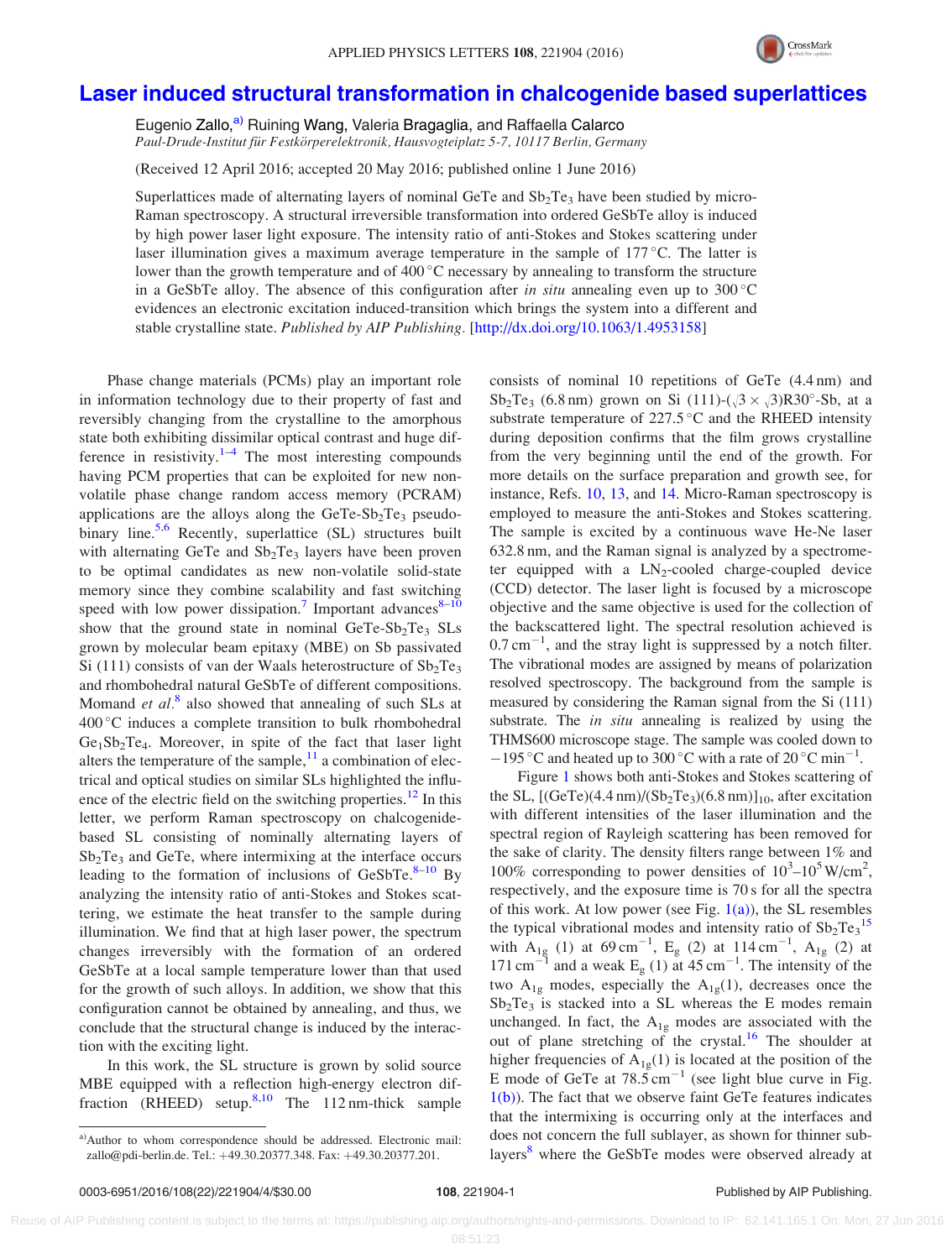<span id="page-2-0"></span>

FIG. 1. Raman spectra of the chalcogenide superlattice (SL)  $10x[(GeTe)<sub>4.4</sub>/$  $(Sb<sub>2</sub>Te<sub>3</sub>)<sub>6.8</sub>$ ] recorded at room temperature (RT) with laser illumination of (a) 1% (orange) and (b) 2.5% (red), 5% (dark yellow), 10% (light blue), 25% (blue), 50% (dark cyan), and 100% (black). The dotted light gray curve in (a) represents the Te sample for comparison. The peaks denoted by circle (A) and square (B) symbols are the  $A_{1g}(1)$  and  $A_{2g}(2)$  modes, respectively. The central portion of the spectra due to Rayleigh scattering is removed for the sake of clarity.

low Raman laser power. Moreover, two additional peaks appear at  $126 \text{ cm}^{-1}$  (A<sub>1</sub>) and  $143 \text{ cm}^{-1}$  (E), which are the result of some Te formation. Both modes are blueshifted with respect to Te bulk<sup>[17](#page-4-0)</sup> of about 5 and  $2 \text{ cm}^{-1}$ , respectively, due to the  $Sb<sub>2</sub>Te<sub>3</sub>$  environment which changes the Te bond length. After exposure of the same sample to higher laser power, the spectrum changes: The Te peaks become more pronounced at 25% illumination until the characteristic double peak turns into a single pronounced mode at  $120 \text{ cm}^{-1}$  (see dark cyan curve at 50% laser power), in accordance with similar observation in different Te based compounds,  $18$  and two additional Te modes at 93 cm<sup>-1</sup> and  $140 \text{ cm}^{-1}$  are visible. The redshift of these emissions underlines the Te segregation (see the overlap of the peak positions with the Te reference). Most importantly, at maximum laser power (100%), the spectrum changes dramatically and a peak at  $109 \text{ cm}^{-1}$  along with two low frequency modes at  $35 \text{ cm}^{-1}$  (E) and  $51 \text{ cm}^{-1}$  (A<sub>1</sub>) appear, which are evidences of GeSbTe formation (see later in the text). In order to find out the thermal contribution of the laser, the average temperature in the sample was estimated by measuring the intensity ratio of anti-Stokes  $(I_{AS})$  to Stokes  $(I_S)$  scattering. In the following, we consider the narrower modes  $A_{1g}$  (1) and  $A_{1g}$  (2), labeled as A and B in Fig. 1(b), respectively. The rate of  $I_{AS}/I_{S}$ follows the Boltzmann distribution law and the temperature in the sample is given by  $19$ 

$$
\frac{1}{T} = \frac{1}{1.4387\Delta \nu_i(T)} \left\{ \ln \left( \frac{I_S}{I_{AS}} \right) + 4\ln \left[ \frac{(\nu_0 + \Delta \nu_i(T))}{(\nu_0 - \Delta \nu_i(T))} \right] \right\},\,
$$

where  $\nu_0$  is the wave number of the exciting laser  $(15802.8 \text{ cm}^{-1})$  and  $\Delta v_i(T)$  is the temperature dependent wave number of  $i = A$ ,B Raman mode (cm<sup>-1</sup>). For each peak at different laser power, the intensity  $I$  and the spectral position  $\Delta \nu_i(T)$ , which has weak temperature dependence, were considered. The intensity ratio was corrected by subtracting the Raman scattering of the Si (111) substrate in order to discard the contribution of the Rayleigh scattering to the measured spectra, given that the phonon energies of the film are very close to  $\nu_0$ . The obtained values of the temperature for the A and B modes and their average value  $(T_{av})$  with the respective deviations are reported in Table I. First of all,  $T_{av}$ shows that the heating effect of the laser is negligible until 5% laser power. However,  $T_A$  and  $T_B$  differ at lower power, due to the weaker signal especially for the B mode, thus making these values unreliable till 10% laser power. A little increase in  $T_{av}$  is observed at 10%, but it starts rising substantially from 25%. Interestingly, the maximum temperature obtained at 100% laser exposure is  $177^{\circ}$ C, which is lower than the growth temperature  $(227.5\degree C)$  and much below the melting temperatures of the single compounds  $(Sb_2Te_3 \sim 580 \degree C,^{20} GeTe \sim 500 \degree C,^{20}$  $(Sb_2Te_3 \sim 580 \degree C,^{20} GeTe \sim 500 \degree C,^{20}$  $(Sb_2Te_3 \sim 580 \degree C,^{20} GeTe \sim 500 \degree C,^{20}$  and  $Ge_2Sb_2Te_5 \sim 627 \degree C$ (Ref. [21\)](#page-4-0)), so should not induce any sensible change in the material. The laser light might induce preferential segregation of  $Te^{18}$  $Te^{18}$  $Te^{18}$  with formation of Te compounds on the surface, as already discussed.

In order to understand whether the configuration obtained under 100% laser light illumination can be achieved also by simple thermal means, an *in situ* annealing experiment during Raman spectroscopy of the same sample was performed. The SL was cooled down to  $-195^{\circ}$ C, and the stabilized Raman signal was detected during the ramp up to  $300^{\circ}$ C. It should be noted that the laser power was chosen low enough (10%) to prevent any material transformation. The peak shift of the Stokes scattering is reported in Fig.  $2(a)$  as a function of stage temperature for the A and B modes (black and red circles, respectively). As a result of the thermal expansion of the sample, by increasing the temperature, the emission redshifts with a rate of  $-0.01481 \text{ cm}^{-1}$ °C<sup>-1</sup> for the A mode and  $-0.01285$  cm<sup>-1</sup> °C<sup>-1</sup> for the B mode. In addition, the blue and rose triangles represent the respective shift of their power dependent Raman as a function of the estimated  $T_{av}$  (see Table I). By comparing the temperature trend of the two

TABLE I. Temperature estimation from anti-Stokes and Stokes scattering of the  $A_{1g}$  (1) and  $A_{1g}$  (2) modes (T<sub>A</sub> and T<sub>B</sub>, respectively) and T<sub>av</sub> at different laser illumination.

| Laser power $(\% )$ | $T_A \pm \Delta T_A$ (°C) | $T_B \pm \Delta T_B$ (°C) | $T_{\rm av} \pm \Delta T_{\rm av}$ (°C) |
|---------------------|---------------------------|---------------------------|-----------------------------------------|
|                     | $20.3 \pm 0.4$            | $7.1 \pm 0.1$             | $13.7 \pm 0.3$                          |
| 2.5                 | $32.5 \pm 0.6$            | $9.7 \pm 0.1$             | $21.2 \pm 0.3$                          |
| 5                   | $24.1 \pm 0.5$            | $12 \pm 0.1$              | $18.0 \pm 0.3$                          |
| 10                  | $30.3 \pm 0.4$            | $37.2 \pm 2$              | $33.7 \pm 1.2$                          |
| 25                  | $61.1 \pm 1.4$            | $69.6 \pm 7.2$            | $65.3 \pm 4.3$                          |
| 50                  | $106.9 \pm 3$             | $102.5 \pm 5.2$           | $104.7 \pm 4.1$                         |
| 100                 | $176 \pm 7.4$             | $178.4 \pm 8.8$           | $177.2 \pm 8.1$                         |
|                     |                           |                           |                                         |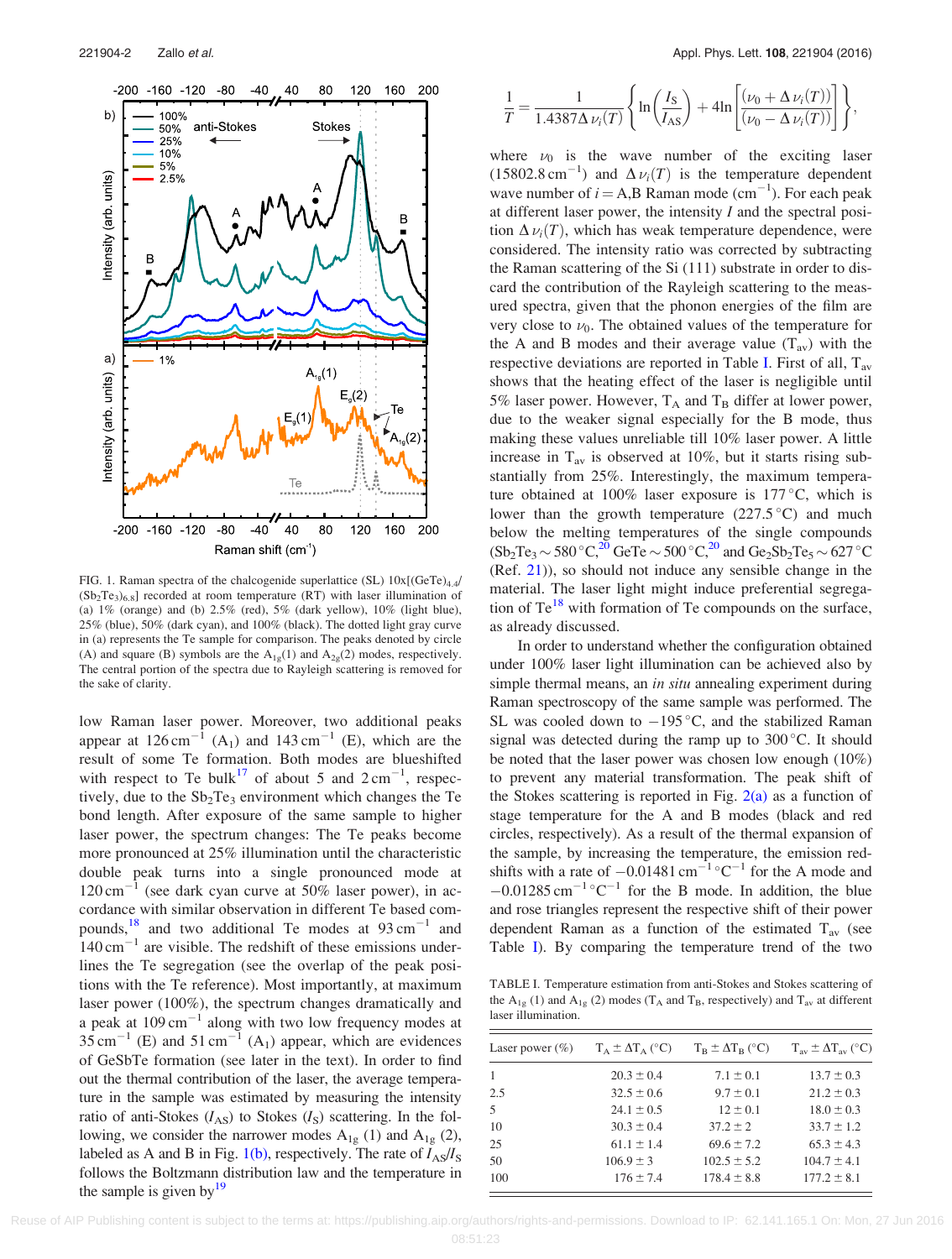<span id="page-3-0"></span>

FIG. 2. (a) Comparison of the Raman peak shift for the SL after 1%–100% laser illumination (triangles) and under stage annealing at 10% laser illumination (circles) both for the A mode (blue and black) and the B mode (rose and red) as a function of the temperature. (b) Stokes scattering of the SL at 10% laser illumination after in situ annealing at stage temperature  $(T_{st})$  of 30 °C, 180 °C, 300 °C (yellow, orange, and red curves, respectively), at RT before (average temperature,  $T_{av} = 34 \degree C$ ) and after ( $T_{av} = 177 \degree C$ ) 100% laser illumination (light blue and blue curves, respectively). The dotted light and dark gray curves represent, respectively, the Te and  $Ge_2Sb_2Te_5$  samples for comparison.

different experiments, the overlap of the data points demonstrates that the temperature estimation is accurate. To disclose the effect of the laser light at high power, it is useful to compare spectra obtained at 10% before and after 100% laser power illumination (corresponding to  $T_{av} = 34$  and 177 °C) with that of in situ annealing for stage temperature  $(T_{st})$  of 30 and 180 °C. The Stokes scattering spectra are reported in Fig.  $2(b)$  where the same acquisition time after stabilization is always used. Despite the fact that the penetration depth of the laser in these materials is 22.4 nm (Refs. [22](#page-4-0) and [23](#page-4-0)) (two periods of the SL) and that the stage heat distributes in the sample from the Si substrate, temperatures above  $T_{av} = 177 \degree C$  are approached in the annealed case, as obtained after careful anti-Stokes and Stokes analysis similar to the power series of Fig. [1.](#page-2-0) A comparison of the yellow and light blue curves shows only a small redshift of the characteristic double peak, which can be attributed to the slightly different temperature  $(T_{st} = 30\degree C$  versus  $T_{av} = 34\degree C$ . After increasing  $T_{st}$  to

180 °C, the double peak merges in a single one at  $122 \text{ cm}^{-1}$ due to segregation of Te (see orange curve and Te reference). This is the same behavior observed at 50% laser power in Fig. [1\(b\)](#page-2-0). The correspondence of the Te peak evolution at  $T_{\text{st}} = 180 \degree C$  and  $T_{\text{av}} = 177 \degree C$  confirms the consistency of the temperature estimation. Surprisingly, the spectrum does not change significantly even up to  $T_{st} = 300 \degree C$ , only a larger redshift of the central mode by  $5 \text{ cm}^{-1}$  is observed (see the red curve in Fig. 2(b)). On the contrary, for  $T_{av} = 177 \degree C$ , we detected a different configuration with modes appearing at  $109 \text{ cm}^{-1}$  and at 35 and  $54 \text{ cm}^{-1}$ , as shown by the blue curve. Similar low frequency modes have been calculated in Ref. [24](#page-4-0) by considering the ordered stacking of the Ge-Sb planes as reported in Ref. [25](#page-4-0). However, if we compare such modes with the MBE grown ordered  $Ge_2Sb_2Te_5^2$  (see dotted gray curve), we note that only some of the peaks are in fair agreement. The choice of  $Ge_2Sb_2Te_5$  as reference sample derives from the estimation of the Ge concentration in our SL. In fact, by considering the number of Ge atomic layers in 4.4 nm of GeTe and Sb atomic layers in  $6.8 \text{ nm}$  of  $Sb_2Te_3$ , we get a Ge concentration of 0.48 (Ge/(Ge + Sb)), which is very close to the value for  $Ge_2Sb_2Te_5$  (0.5) whereas for  $Ge_1Sb_2Te_4$  is 0.33. Thus, we conclude that a transformation of the SL into a structure resembling ordered  $Ge_2Sb_2Te_5$  is possible at temperature of 177 °C only by means of laser light application, but further investigation is necessary for assessing the structure after high laser power exposure in all details. Nevertheless, the A and B modes from  $Sb<sub>2</sub>Te<sub>3</sub>$  are still pronounced with a strong enhancement of the  $E<sub>g</sub>$  (1), but a rearrangement of the atomic structure takes place with the intercalation of GeTe layers leading to GeSbTe formation, as confirmed by other works. $8-10$  As a result, the dominant peak is the E mode at  $109 \text{ cm}^{-1}$ . The pronounced GeSbTe peaks observed are explained by the vacancy ordering, which breaks the symmetry and enables the vibrations. $27-30$  $27-30$ 

To further verify the influence of the laser light on the structural change, we performed a polarization resolved measurement by exciting the sample along the cleaved edge, as shown in Fig. [3.](#page-4-0) In fact, due to the anisotropy between the in plane and the out of plane directions of the SL, a different switching behavior was reported in Ref. [12,](#page-4-0) when the electric field is polarized in the SL plane (x, y) or out of plane. Here, when high laser illumination (100%) is irradiated and the sample is measured at low power, a permanent structural change of the SL is observed for both polarization directions with the formation of the GeSbTe feature around  $109 \text{ cm}^{-1}$ , as already observed in Fig.  $2(b)$  for the sample excited perpendicular to the SL plane. It should be noted that a different position on the sample was chosen in the two cases due to the irreversibility of the structural transformation. Strikingly, in the case of the electric field aligned in the SL plane peaks attributed to ordered  $Ge_2Sb_2Te_5$  appear at 35 cm<sup>-1</sup> and  $54 \text{ cm}^{-1}$  (see blue curve), where the weak intensity of the lower frequency peak is due to the background of the scattered light. On the contrary, in the case of the out of plane polarized light, almost no change is observed in the same spectral range (see dark red curve). This is a clear indication of the laser light effect on the structural change and whether such difference could be attributed to the SL anisotropy or to the crystal symmetry is the subject of a dedicated study.